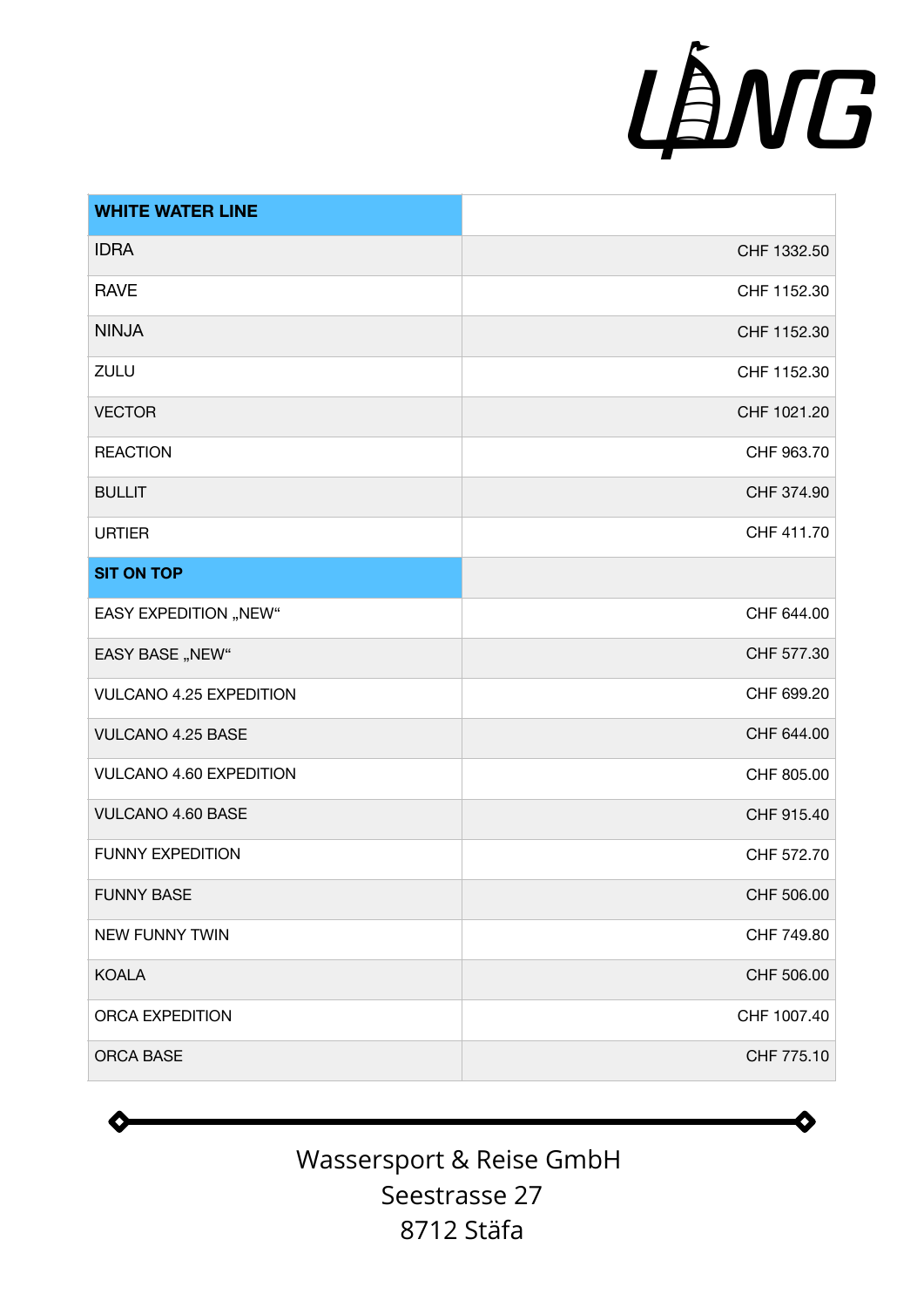

| <b>SEA &amp; LAKE KAJAK</b>  |             |
|------------------------------|-------------|
| OASIS 2.90 EXPEDITION        | CHF 876.30  |
| OASIS 2.90 BASE              | CHF 791.20  |
| OASIS YOUNG 3.50 EXPEDITION  | CHF 876.30  |
| OASIS YOUNG 3.50 BASE        | CHF 791.20  |
| OASIS YOUNG 3.90 EXPEDITION  | CHF 876.30  |
| OASIS 3.90 BASE              | CHF 791.20  |
| <b>OASIS 4.25 EXPEDITION</b> | CHF 1028.10 |
| OASIS 4.25 BASE              | CHF 791.20  |
| <b>OASIS 4.30 EXPEDITION</b> | CHF 993.60  |
| OASIS 4.30 BASE              | CHF 791.20  |
| OASIS 4.30 MAX EXPEDITION    | CHF 993.60  |
| OASIS 4.30 MAX BASE          | CHF 791.20  |
| <b>FRECCIA EXPEDITION</b>    | CHF 1488.10 |
| <b>FRECCIA BASE</b>          | CHF 947.60  |
| LASER 5.15 EXPEDITION        | CHF 1235.10 |
| LASER 5.15 BASE              | CHF 947.60  |
| <b>LASER 5.50 EXPEDITION</b> | CHF 1304.10 |
| LASER 5.50 BASE              | CHF 947.60  |
| OASIS TWIN EXPEDITION        | CHF 1265.00 |
| <b>OASIS TWIN BASE</b>       | CHF 1196.90 |
| OASIS TWIN MAX EXPEDITION    | CHF 1265.00 |
| <b>OASIS TWIN MAX BASE</b>   | CHF 1156.90 |
| ATLANTIS EXPEDITION          | CHF 1759.50 |
| ATLANTIS BASE                | CHF 1357.00 |

Wassersport & Reise GmbH Seestrasse 27 8712 Stäfa